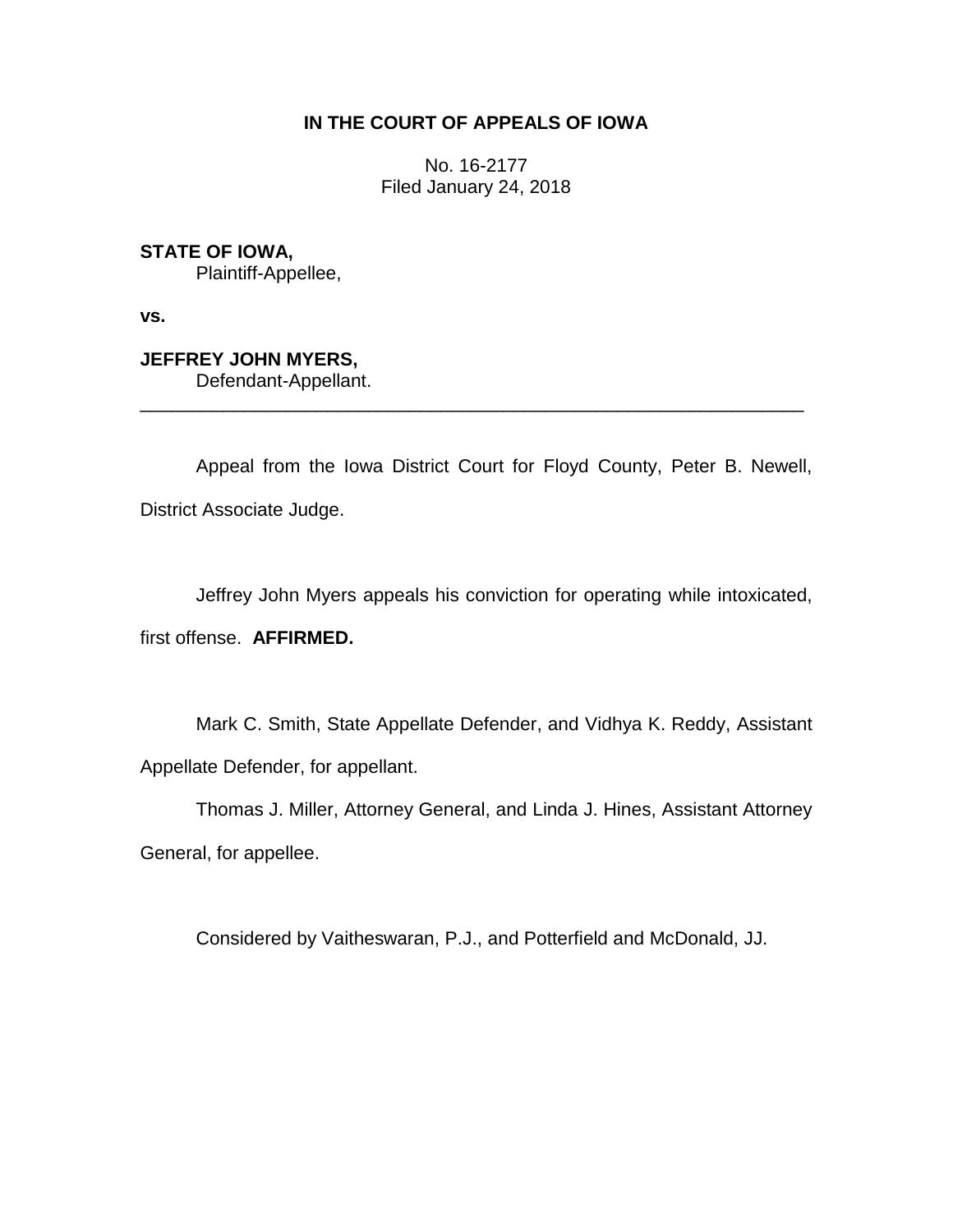## **VAITHESWARAN, Presiding Judge.**

A Charles City police officer stopped a vehicle for having unilluminated taillights. He observed signs of intoxication in driver Jeffrey John Myers. After administering field sobriety tests, the officer arrested Myers for operating a motor vehicle while under the influence. Myers consented to a urine test, which screened positive for marijuana metabolites and amphetamine.

The State charged Myers with operating a motor vehicle while intoxicated (first offense) in violation of Iowa Code section  $321J.2(1)(a)$  and (c)  $(2016).<sup>1</sup>$  Myers moved to suppress the evidence on the ground that his taillights were actually illuminated. He asserted the stop violated his constitutional rights against unreasonable searches and seizures. *See State v. Pettijohn*, 899 N.W.2d 1, 14 (Iowa 2017) (citing the guarantees of the Fourth Amendment to the United States Constitution and Article I, section 8 of the Iowa Constitution to be secure from "unreasonable searches and seizures"). Following an evidentiary hearing, the district court denied the motion.

Myers stipulated to a bench trial on the minutes of testimony. The district court found him guilty of "all the elements of operating under the influence, first offense." In its judgment and sentence, the court convicted Myers under Iowa Code section 321J.2(1)(a) and (b), but oral comments during the trial on the minutes of evidence clarified the conviction was based on section 321J.(1)(a) and (c).

 $\overline{a}$ 

 $1$  Although the State did not identify these code provisions, the language in the trial information tracked the language of these provisions.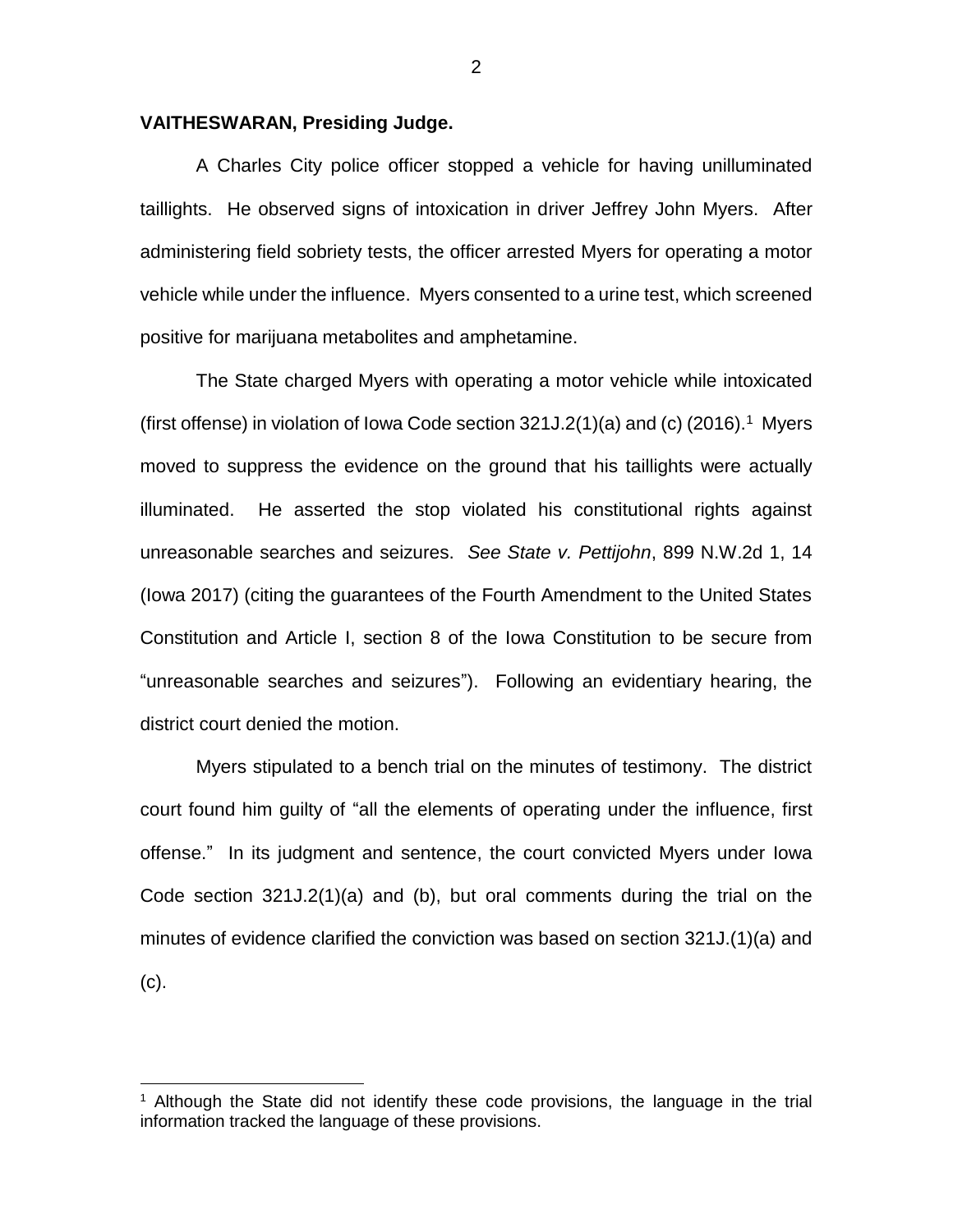On appeal, Myers contends (1) the district court should have denied his motion to suppress evidence gained following the stop and (2) the evidence was insufficient to establish the presence of a controlled substance in his system.

## *I. Suppression Ruling*

 $\overline{a}$ 

"When a peace officer observes a traffic offense, however minor, the officer has probable cause to stop the driver of the vehicle." *State v. Harrison*, 846 N.W.2d 362, 365 (Iowa 2014) (quoting *State v. Mitchell*, 498 N.W.2d 691, 693 (Iowa 1993)). The police officer observed Myers driving after dark with unilluminated taillights. *See* Iowa Code § 321.387. <sup>2</sup> He approached Myers' vehicle and "explained he didn't have any taillights." According to the officer, Myers "was like, oh, and then reached down and turned them on." When the officer was asked if "they [were] on to begin with and then brightened," he responded, "No, they weren't on." The officer explained that on some "newer cars," "you actually have to adjust [the taillights]."

A dash camera video corroborated the officer's observation. Although headlights of the law enforcement vehicle initially obscured the visibility of Myers' taillights, the taillights noticeably illuminated after the officer informed Myers of the infraction. The illumination coincided with a movement by Myers to the right. On our de novo review of this constitutional issue, we agree with the district court that the officer had probable cause to stop the vehicle. We affirm the court's denial of Myers' suppression motion.

3

 $2$  Section 321.387 states: "Every motor vehicle and every vehicle which is being drawn at the end of a train of vehicles shall be equipped with a lighted rear lamp or lamps, exhibiting a red light plainly visible from a distance of five hundred feet to the rear."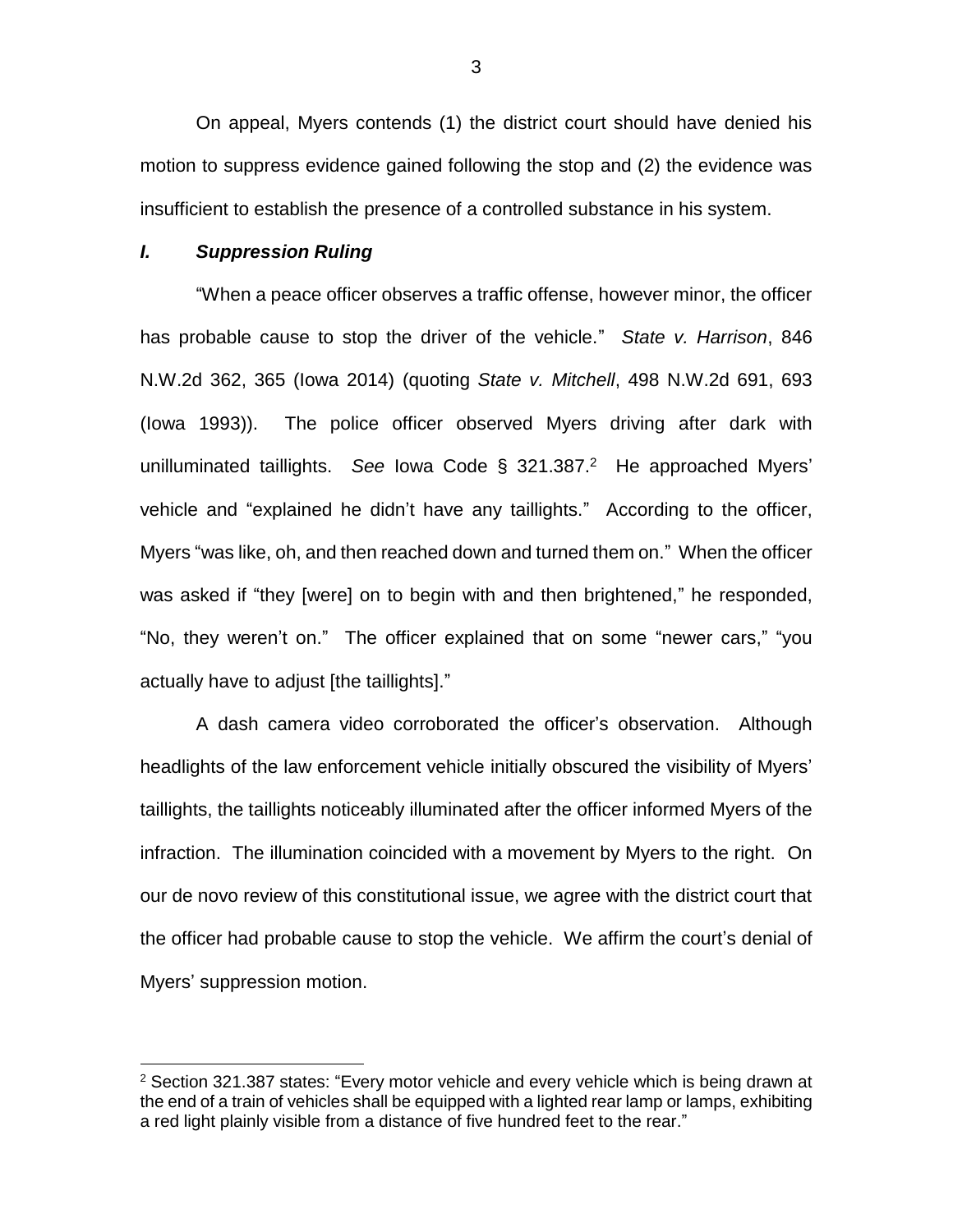## *II. Sufficiency of the Evidence*

. . . .

As noted, Myers stipulated to a trial on the minutes of evidence. The minutes included a toxicology report, which stated:

A positive screen indicates the *possible* presence of a substance and/or metabolites at a level that meets or exceeds the levels established by the Iowa Administrative Code 661-157.7 (321J).

Report(s) on positive screens to confirm the presence of specific drugs or metabolites will follow.

(Emphasis added.) No confirming reports followed.

Myers argues the evidence was insufficient to support his conviction under section 321J.2(1)(c). Myers focuses on section (1)(c) alone because, in his view, the State chose "to marshal an offense only under section 321J.2(1)(c) and this alternative "controls when evaluating the sufficiency of the evidence."

The district court did not view the State's presentation so narrowly. The court entered judgment on two alternatives and, at the trial on the minutes, recited the State's burden under both section 321J.2(1)(c) and (a). Specifically, the court said the State would have to prove Myers "had a detectable level of a controlled substance in [his] blood stream" [321J.2(1)(c)] and the State "could also prove [he was] under the influence of something" [321J.2(1)(a)]. *Cf*. *State v. Lukins*, 846 N.W.2d 902, 912 (Iowa 2014) (reversing a conviction following a bench trial on the minutes of testimony where the district court's order was "devoid of fact findings" and "unclear"). Because the court considered both provisions, we will address both.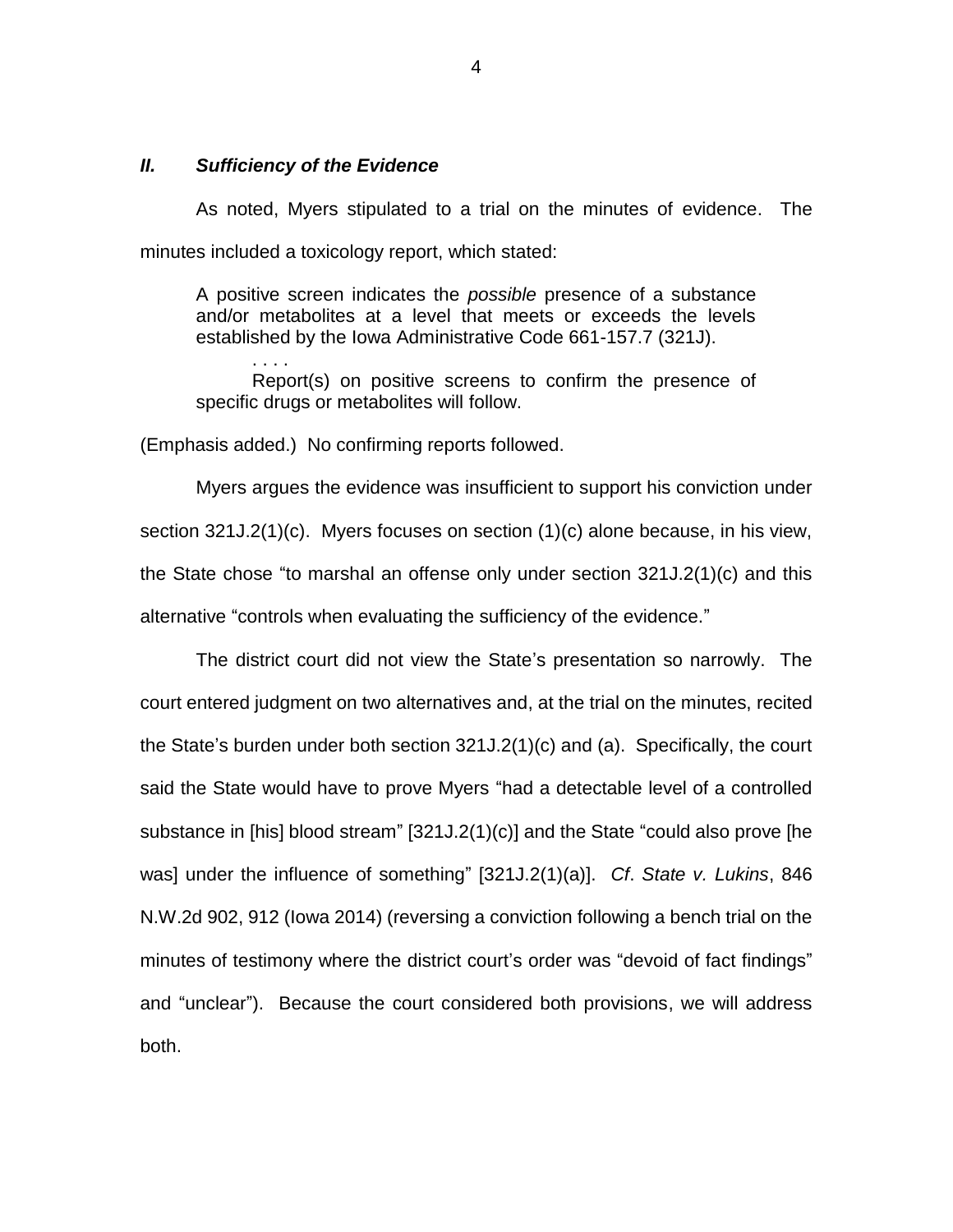Iowa Code section 321J.2(1)(c) states, "A person commits the offense of operating while intoxicated if the person operates a motor vehicle in this state . . . [w]hile any amount of a controlled substance is present in the person, as measured in the person's blood or urine." Myers admits he screened positive for marijuana metabolites and amphetamine in an initial screening test but argues confirmatory testing was required before the amounts could truly be deemed positive. In his view, "possible presence [of drugs] does not establish actual presence."

Myers' argument is appealing at first blush. But the Iowa Supreme Court recently considered a "drug screen detect[ing] a nonimpairing metabolite" and reaffirmed that the statutory "any amount" language "means any amount greater than zero." *State v. Childs*, 898 N.W.2d 177, 178-79 (Iowa 2017) (quoting *State v. Comried*, 693 N.W.2d 773, 778 (Iowa 2005)). The court made no mention of a confirmatory test, noting only that the defendant "consented to a urine test, which revealed the presence of sixty-two nanograms per milliliter of a nonimpairing metabolit of marijuana." *Id.* at 179. By all indications, then, the test in *Childs* was an initial screening test.

As in *Childs*, the amounts detected in Myers' initial screening results exceeded the standards adopted by the Iowa Department of Public Safety "for determining detectable levels of controlled substances in the division of criminal investigation criminalistics laboratory initial screening." *See* Iowa Admin. Code r. 661-157.7; *cf. Comried*, 693 N.W.2d at 777 (rejecting the defendant's argument that a regulation "setting cutoff levels for initial screening tests for drugs in urine samples" modified the definition of "any" in Iowa Code section 321J.2(1)(c) because "the [department of public safety], by referring to the federal regulations,

5